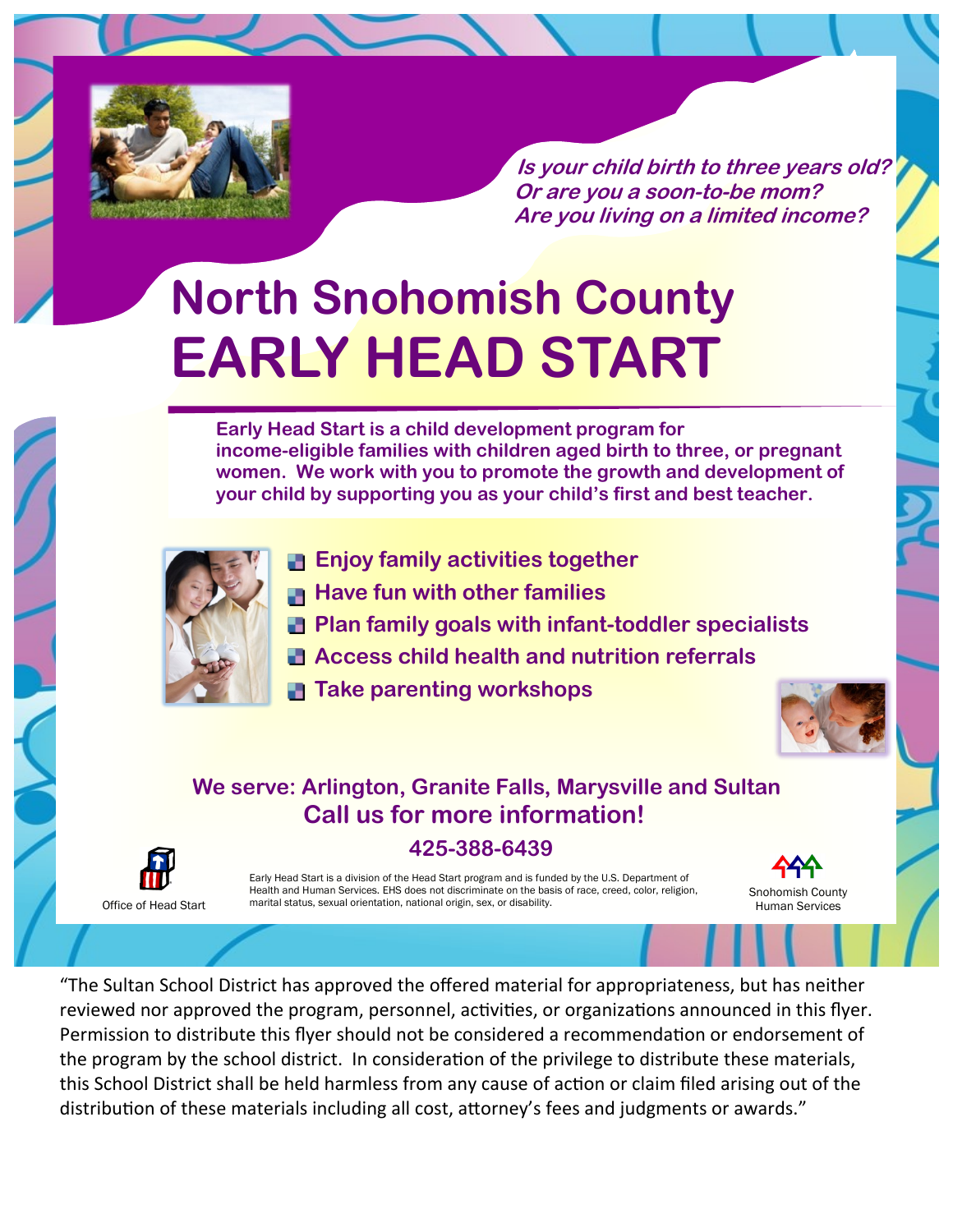

 **¿Es su niño un recién nacido o menor de 3 años? ¿O usted pronto será madre? ¿Está viviendo con unos ingresos limitados?**

## **Norte del Condado de Snohomish EARLY HEAD START**

**Early Head Start es un programa para el desarrollo de los niños y presta servicios a familias elegibles de bajos ingresos que tienen niños entre cero a tres años o a las mujeres embarazadas. Trabajamos con usted para promover el crecimiento y desarrollo de su hijo a través del apoyo que le brindamos a usted quien realmente es el primer y mejor maestro de su hijo.** 



Office of Head Start

- **Disfrute de hacer actividades en familia**
- **Diviértase con otras familias**
- **Planifique metas familiares con la especialista en bebes y niños pequeños**
- **Tenga acceso a recursos de salud y nutrición para su hijo**
- **Tome clases para padres**



Snohomish County Human Services

#### **Prestamos servicios en: Arlington, Granite Falls, Marysville y Sultan ¡Llámenos para darle más información!**

#### **425-388-6439**

Early Head Start es una división del programa de Head Start y está financiado por el Departamento de Salud y Servicios Humanos U.S. EHS no discrimina en cuanto a raza, credo, color, religión, estado civil, orientación sexual, origen de nacionalidad, sexo o discapacidad.

"The Sultan School District has approved the offered material for appropriateness, but has neither reviewed nor approved the program, personnel, activities, or organizations announced in this flyer. Permission to distribute this flyer should not be considered a recommendation or endorsement of the program by the school district. In consideration of the privilege to distribute these materials, this School District shall be held harmless from any cause of action or claim filed arising out of the distribution of these materials including all cost, attorney's fees and judgments or awards."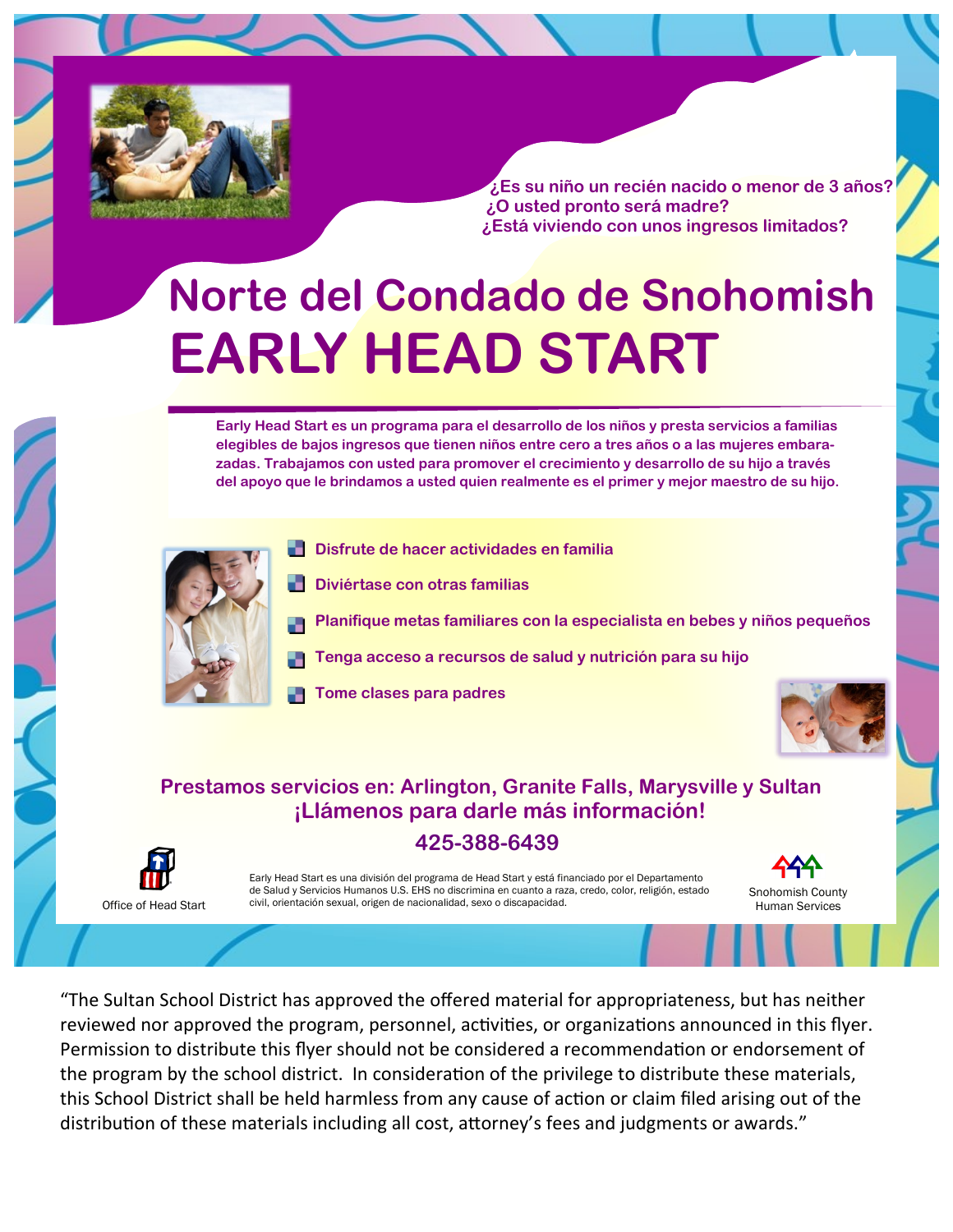

**Is your child birth to three years old? Or are you a soon-to-be mom? Are you living on a limited income?**

# **North Snohomish County EARLY HEAD START**

**Early Head Start is a child development program for income-eligible families with children aged birth to three, or pregnant women. We work with you to promote the growth and development of your child by supporting you as your child's first and best teacher.**



- **Enjoy family activities together**
- **Have fun with other families**
- **Plan family goals with infant-toddler specialists**
- **Access child health and nutrition referrals**
- **Take parenting workshops**



### **We serve: Arlington, Granite Falls, Marysville and Sultan Call us for more information! 425-388-6439**



Early Head Start is a division of the Head Start program and is funded by the U.S. Department of Health and Human Services. EHS does not discriminate on the basis of race, creed, color, religion, marital status, sexual orientation, national origin, sex, or disability.

Snohomish County Human Services

North Snohomish County **425 -388-6439** Early Head Start **Early Head Start North Snohomish County**

Early Head Start North Snohomish County **425 -388-6439 Early Head Start North Snohomish County**

Early Head Start **425 -388-6439 Early Head Start** North Snohomish County **North Snohomish County**

Early Head Start North Snohomish County **425 -388-6439 Early Head Start North Snohomish County**

Early Head Start North Snohomish County **425 -388-6439 Early Head Start North Snohomish County**

Early Head Start **425 -388-6439 Early Head Start** North Snohomish County **North Snohomish County**

Early Head Start North Snohomish County **425 -388-6439 Early Head Start North Snohomish County**

Early Head Start North Snohomish County **425 -388-6439 Early Head Start North Snohomish County** **425 -388-6439 Early Head Start**

Early Head Start

**North Snohomish County**

North Snohomish County

**425 -388-6439** Early Head Start **Early Head Start** North Snohomish County **North Snohomish County**